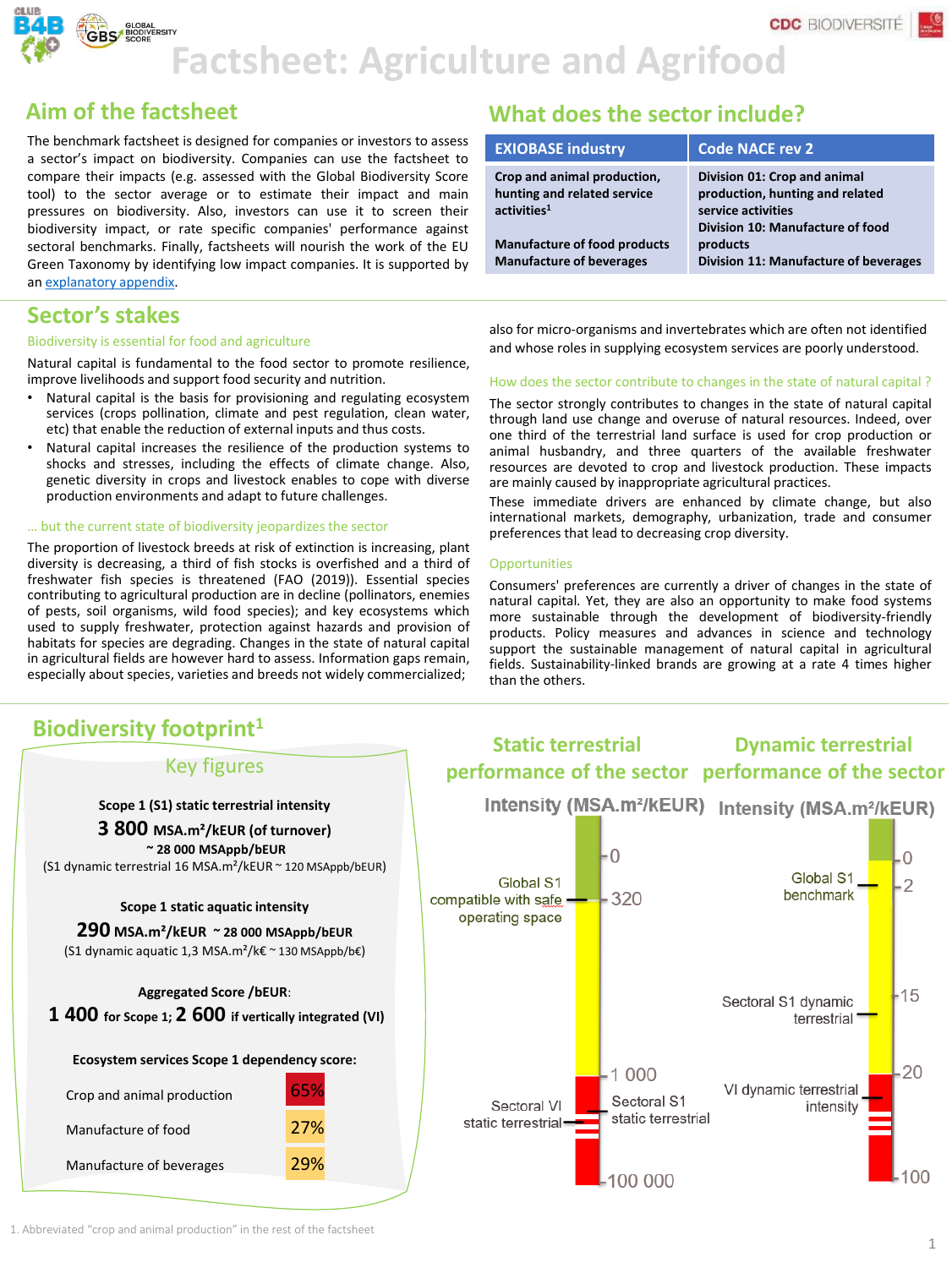## **Biodiversity footprint (continued)**

GLOBAL GLOBAL

**CLUB** 

|                    |                |         | <b>Impact intensity -</b><br>MSA.m <sup>2</sup> /kEUR |
|--------------------|----------------|---------|-------------------------------------------------------|
|                    |                | Scope 1 | <b>Vertically</b><br>integrated                       |
| <b>Terrestrial</b> | <b>Dynamic</b> | 16      | 32                                                    |
|                    | <b>Static</b>  | 3800    | 7 100                                                 |
| <b>Aquatic</b>     | <b>Dynamic</b> | 1.3     | 2.8                                                   |
|                    | <b>Static</b>  | 290     | 550                                                   |

# **Scope and industry breakdown**

The graph showing results per sub-sector and per Scope are displayed in MSA.m²/kEUR of turnover of the whole sector Agriculture and Agrifood.

The results show that the industry group "Crop and animal production, hunting and related activities" impacts of are more than twice larger than those of manufactured food products. Indeed, primary production consumes more land and water.

The sector exhibits substantial impacts in both Scope 1 and Scope 3. Among the industries of the sector, two patterns can be distinguished :

- The impacts of the industries related to Manufacture of food products and beverages fall mostly in Scope 3 (more than 96%), while those of the industries related to Crop and animal production are spread between Scope 1 (more than 68%) and Scope 3 (more than 25 %).

- These results are consistent with the structure of the value chain in the agrifood sector: food manufacturing activities are buyers of agricultural raw materials, their Scope 3 impacts thus corresponding to Crop and animal production Scope 1 impacts.

#### Dynamic Terrestrial impact intensity



#### Static Terrestrial impact intensity



Breakdown by EXIOBASE industry group and Scope Terrestrial Dynamic, vertically integrated



## **Impact drivers breakdown: what are the main ones ?**

Globally, **climate change** and **spatial impact drivers** are the dominant drivers of changes in the sate of natural capital from the sector. Compared to the other sectors, the spatial impact drivers are particularly significant as the activities cover large areas. More specifically, concerning the Scope 1:

Terrestrial dynamic impacts are due to:

- Land Use: 72%
- Climate change : 25%

Aquatic dynamic impacts are due to:

- Hydrological disturbance due to climate change: 27%

- Wetland conversion : 33%
- Land use in watersheds: 32%

Terrestrial static impacts are due to:

- Land use : 74%
- Encroachment: 20%

Aquatic static impacts are due to:

- Wetland conversion : 25%
- Land use in watersheds: 48%
- Hydrological disturbance: 17%



The split by industry (see 3.2.B in the annex) shows that climate change accounts for a larger share of the impacts of the industries related to cattle breeding. This is consistent with the high contribution to climate change of these methane emitting activities. The pressure "Ecotoxicity" is not fully included, the because the methodology calls for further work.

Freshwater

Freshwater<br>eutrophication<br>Hydrological<br>disturbance

due to direct

water use<br>Land use in

catchment of rivers<br>Land use in

catchment of wetlands<br>Wetland

conversion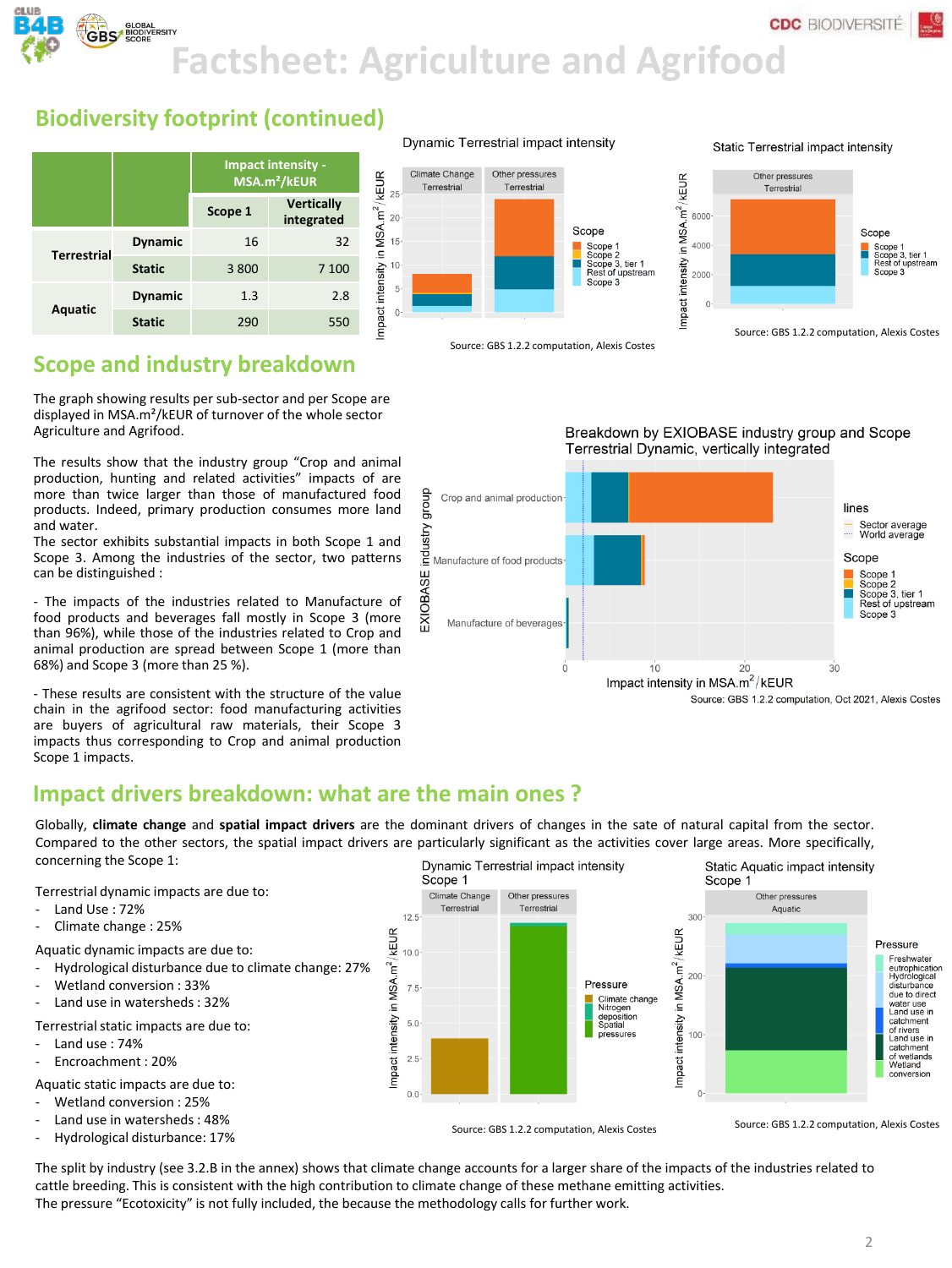## **Science-Based Target for Biodiversity**

GLOBAL SLOBAL<br>GBS SCORE

**CLUB** 

Different effort distribution methods have been defined to draw different trajectories of reducing global impact on biodiversity. The trajectories are designed for the whole world (not only the Agriculture and Agrifood's sector) to:

- Reach a global no net loss in 2030, meaning a world dynamic impact of 0 in 2030
- Return in the "zone of functional integrity of the Earth system" by  $2050<sup>1</sup>$

| <b>Allocation</b> | <b>Approach</b>             | Data used                                                     |
|-------------------|-----------------------------|---------------------------------------------------------------|
| Equality          | Everyone has the same right | Number of employees in the sectors<br>(2010)                  |
| Efficiency        | Cost-effectiveness          | Cost of restoration ( $\epsilon$ .MSA/m <sup>2</sup> ) (2020) |
| Capability        | Industries' ability to pay  | Turnover (M $\epsilon$ ) (2011)                               |
| Sovereignty       | Grandfathering              | 2020 dynamic impact (MSA.km <sup>2</sup> /year)               |



## **Possible actions to reduce the impact on biodiversity**

Those actions are non exhaustive and should be adapted on a case-by-case basis

|                              | Raw material production                                                                                                                                                                                                                                                                                                                                                                                                                                                                                                                                                                                                                                  | <b>Processing and manufacturing</b>                                                                                                                                                                                                    |
|------------------------------|----------------------------------------------------------------------------------------------------------------------------------------------------------------------------------------------------------------------------------------------------------------------------------------------------------------------------------------------------------------------------------------------------------------------------------------------------------------------------------------------------------------------------------------------------------------------------------------------------------------------------------------------------------|----------------------------------------------------------------------------------------------------------------------------------------------------------------------------------------------------------------------------------------|
| Scope 1                      | Practice of precision agriculture to reduce the use of chemicals and<br>water, e.g. drop irrigation systems<br>Maintain genetic diversity of seeds, plants and livestock<br>Integrated pest management<br>Low-input farming systems<br>Integrated landscape approaches including restoration<br>Agroforestry practices<br>Climate smart agriculture practices which help increase carbon<br>sequestration in soil and biomass (fallow land, agroforestry,<br>intermediate crops and intercropping, pasture management,)<br>Minimise food loss and waste<br>Optimisation of animal feed choices (to minimize nitrogen excretion<br>or methane production) | Minimise food waste in manufacturing operations<br>Less energy-consuming manufacturing processes                                                                                                                                       |
| Scope 2                      | Use renewable electricity with demonstrated low-impacts on<br>biodiversity<br>Increase energy efficiency of equipment                                                                                                                                                                                                                                                                                                                                                                                                                                                                                                                                    | Use renewable electricity with demonstrated low-impacts on<br>biodiversity<br>Increase energy efficiency of buildings and processes through<br>redesign (and equipment improvement)                                                    |
| <b>Upstream</b><br>scope 3   | Switch to a lower impact, mainly plant-based diet in order to reduce<br>the consumption of agricultural commodities                                                                                                                                                                                                                                                                                                                                                                                                                                                                                                                                      | Minimise food loss and waste across the system by reducing<br>supply chain inefficiencies                                                                                                                                              |
| <b>Downstream</b><br>scope 3 | Repurpose agricultural waste<br>Industrial usage of compost                                                                                                                                                                                                                                                                                                                                                                                                                                                                                                                                                                                              | Addressing the recyclability and degradability of the packaging<br>Shift diets: support consumers to make healthy and<br>sustainable dietary choices, while shaping demand through<br>new product formulations and effective marketing |

## **Environmental safeguards**

Some impacts and impact drivers are not yet covered by the GBS methodology. They should not be ignored when defining the biodiversity action plan. For example:

- Avoid locating activities on or near sites of high environmental value or establish a specific management plan. For instance, avoid deforestation and encroachment on protected areas for livestock or crop production (in Brazil, Congo, etc.);
- Take measures to limit the spread of invasive species, particularly during the transport of marine species. Implement measures to detect and eradicate such invasions;

The **green taxonomy** describes Do No Significant Harm for ecosystems (DNSH) for the growing of perennial crops, the growing of non perennial crops and livestock production. The activities:

- should "ensure the protection of soils, particularly over winter, to prevent erosion and run-off into water courses/bodies and to maintain soil organic matter."
- "should not result in a decrease in the diversity or abundance of species and habitats of conservation importance or concern or contravene existing management plans or conservation objectives."
- "where activities involve the production of novel non-native or invasive alien species, their cultivation should be subject to an initial risk assessment and on-going monitoring in order to ensure that sufficient safeguards are in place to prevent escape to the environment."
- "should not lead to overgrazing other forms of degradation of grasslands."

EU Technical Expert Group on Sustainable Finance (2020)